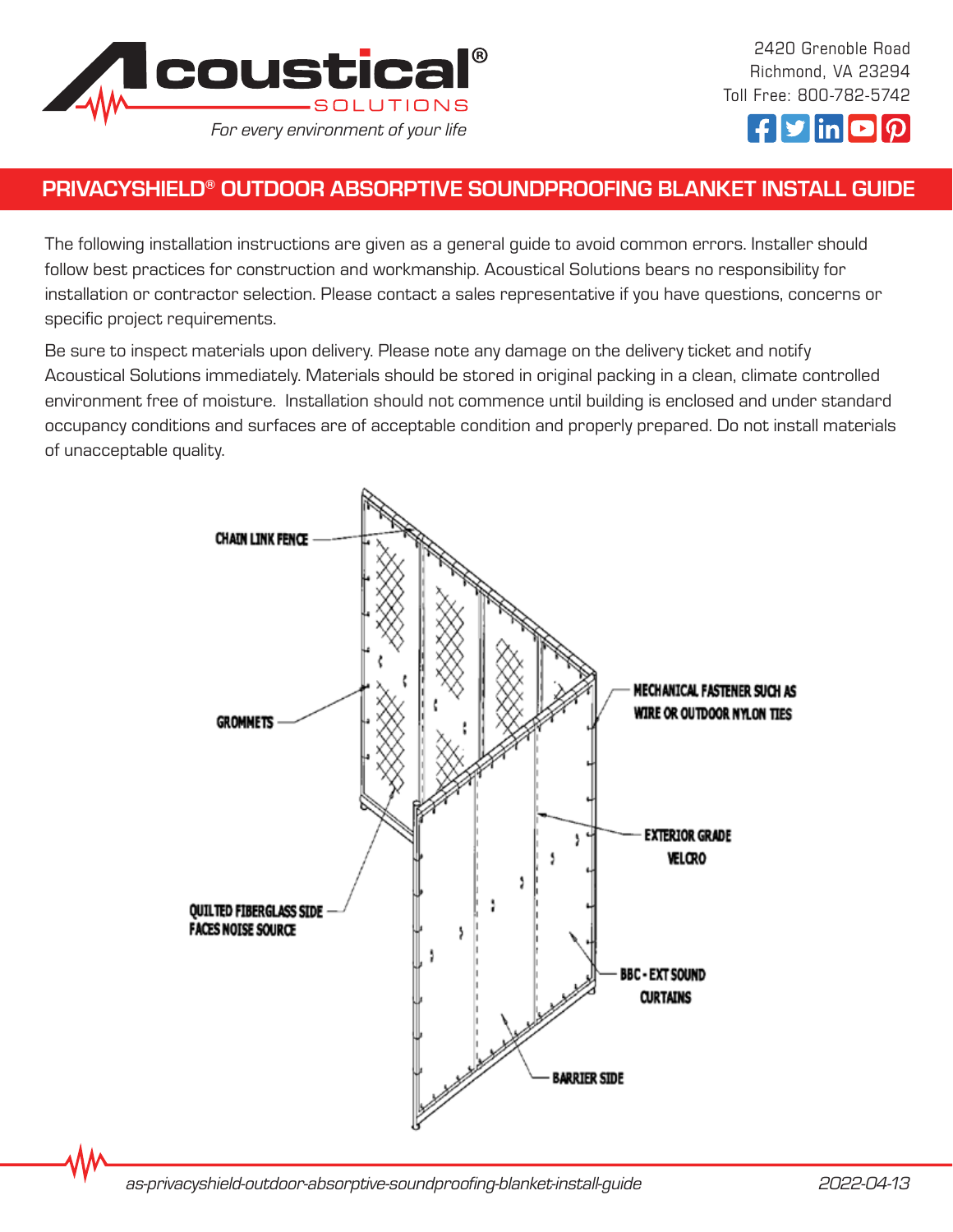

2420 Grenoble Road Richmond, VA 23294 Toll Free: 800-782-5742



# PRIVACYSHIELD® OUTDOOR ABSORPTIVE SOUNDPROOFING BLANKET INSTALL GUIDE



# TEMPORARY CONSTRUCTION NOISE BARRIER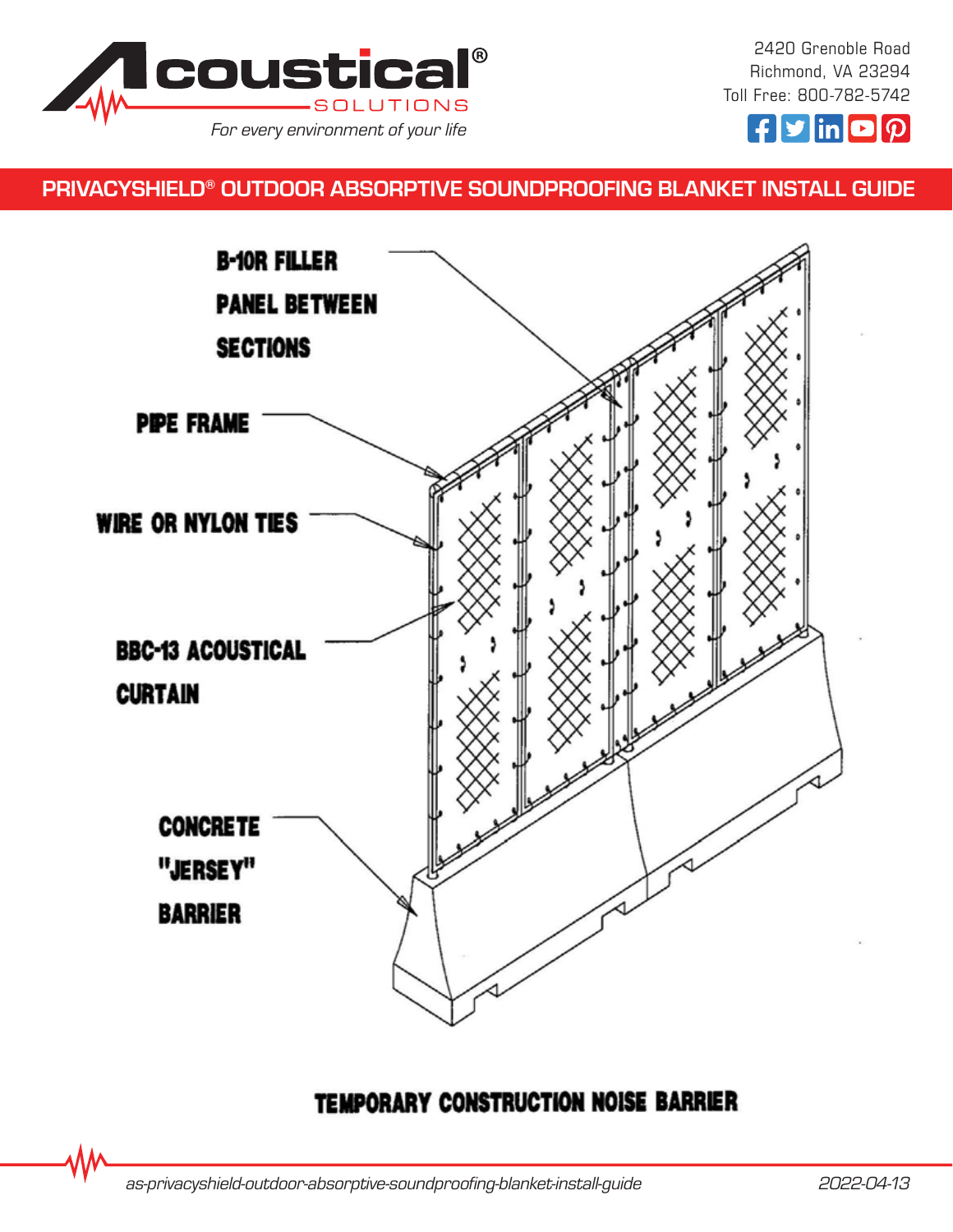

2420 Grenoble Road Richmond, VA 23294 Toll Free: 800-782-5742



### PRIVACYSHIELD® OUTDOOR ABSORPTIVE SOUNDPROOFING BLANKET INSTALL GUIDE



*as-privacyshield-outdoor-absorptive-soundproofing-blanket-install-guide 2022-04-13*